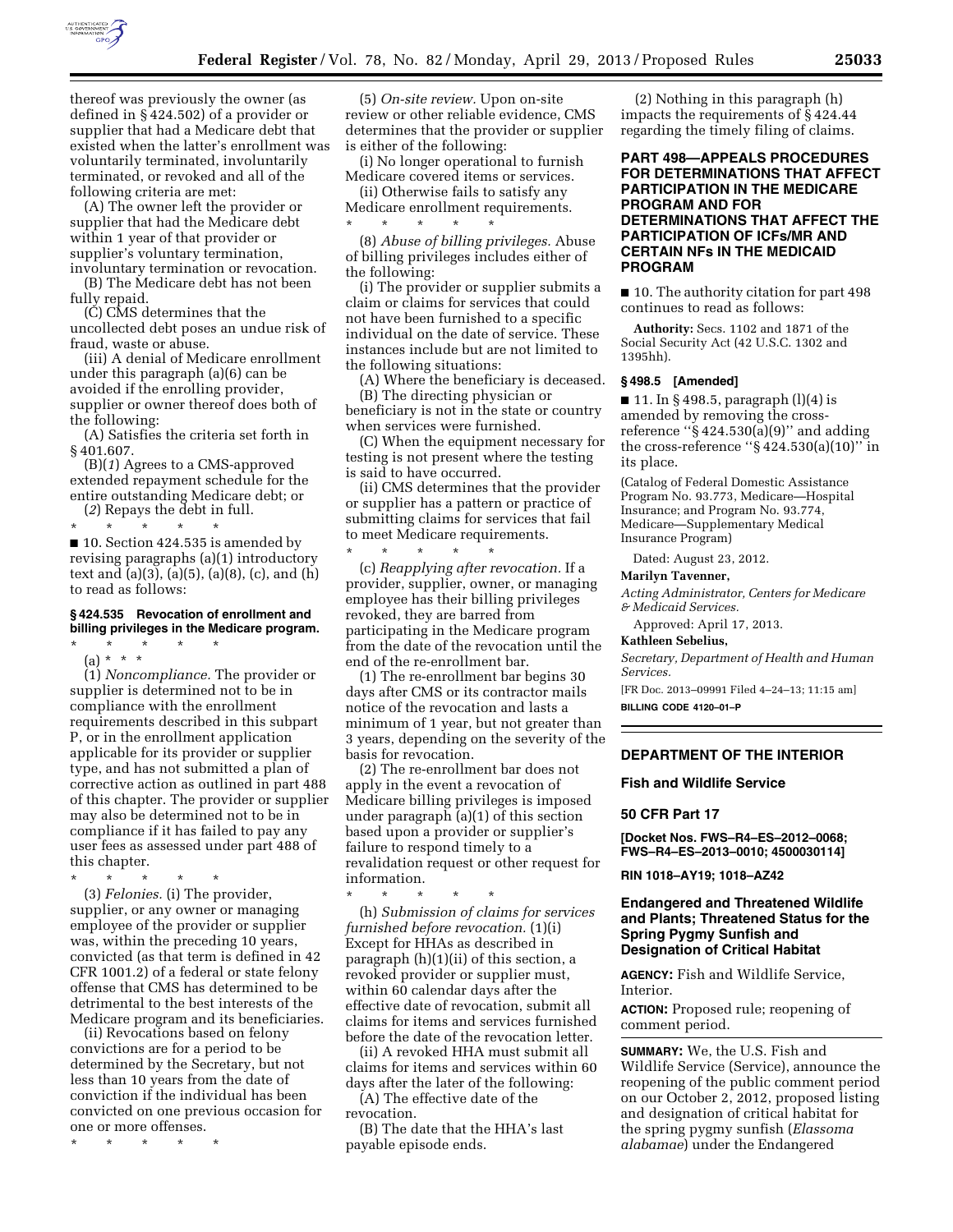Species Act of 1973, as amended (Act). In this document, we propose a slight reduction to the size of the proposed designation based on public input. We also announce the availability of a draft economic analysis (DEA) of the proposed designation of critical habitat for spring pygmy sunfish and an amended required determinations section of the proposal. We are reopening the comment period to allow all interested parties an opportunity to comment simultaneously on the revised proposed rule, the associated DEA, and the amended required determinations section. Comments previously submitted need not be resubmitted, as they will be fully considered in preparation of the final rule.

**DATES:** *Written comments:* We will consider comments received or postmarked on or before May 29, 2013. Comments submitted electronically using the Federal eRulemaking Portal (see **ADDRESSES** section, below) must be received by 11:59 p.m. Eastern Time on the closing date.

**ADDRESSES:** *Document availability:* You may obtain copies of the revised proposed rule and the draft economic analysis on the Internet at *[http://](http://www.regulations.gov)  [www.regulations.gov](http://www.regulations.gov)* at Docket Number FWS–R4–ES–2012–0068, or by mail from the Mississippi Ecological Services Field Office (see **FOR FURTHER INFORMATION CONTACT**).

*Written comments:* You may submit written comments by one of the following methods:

(1) *Electronically:* Go to the Federal eRulemaking Portal: *[http://](http://www.regulations.gov) [www.regulations.gov.](http://www.regulations.gov)* For comments on the proposed listing of this species, search for Docket No. FWS–R4–ES– 2012–0068, which is the docket number for the listing portion of the proposed rulemaking. For comments on the proposed critical habitat designation for this species, search for Docket No. FWS–R4–ES–2013–0010, which is the docket number for the critical habitat portion of the proposed rulemaking.

(2) *By hard copy:* For comments on the proposed listing of this species, submit by U.S. mail or hand-delivery to: Public Comments Processing, Attn: FWS–R4–ES–2012–0068; Division of Policy and Directives Management; U.S. Fish and Wildlife Service; 4401 N. Fairfax Drive, MS 2042–PDM; Arlington, VA 22203. For comments on the proposed critical habitat designation for this species (including the economic analysis), submit by U.S. mail or handdelivery to: Public Comments Processing, Attn: FWS–R4–ES–2013– 0010; Division of Policy and Directives Management; U.S. Fish and Wildlife

Service; 4401 N. Fairfax Drive, MS 2042–PDM; Arlington, VA 22203.

We request that you send comments only by the methods described above. We will post all comments on *[http://](http://www.regulations.gov) [www.regulations.gov.](http://www.regulations.gov)* This generally means that we will post any personal information you provide us (see the Public Comments section below for more details).

# **FOR FURTHER INFORMATION CONTACT:**

Stephen Ricks, Field Supervisor, Mississippi Ecological Services Field Office, 6578 Dogwood View Parkway, Jackson, MS 39213; by telephone (601– 321–1122); or by facsimile (601–965– 4340). If you use a telecommunications device for the deaf (TDD), please call the Federal Information Relay Service (FIRS) at 800–877–8339.

### **SUPPLEMENTARY INFORMATION:**

#### **Public Comments**

We will accept written comments and information during this reopened comment period on our proposed listing and designation of critical habitat for the spring pygmy sunfish that was published in the **Federal Register** on October 2, 2012 (77 FR 60180), the revision to the proposed critical habitat boundaries of Unit 1 described in this document, our DEA of the proposed designation, and the amended required determinations provided in this document. We will consider information and recommendations from all interested parties.

We are also notifying the public that we will publish two separate rules for the final listing determination and the final critical habitat determination for the Spring pygmy sunfish. The final listing rule will publish under the existing docket number, FWS–R4–ES– 2012–0068, and the final critical habitat designation will publish under new docket number FWS–R4–ES–2013– 0010.

We will consider information and recommendations from all interested parties on both determinations. As to the proposed listing determination, we are particularly interested in comments concerning:

(1) Biological, commercial trade, or other relevant data concerning any threats (or lack thereof) to this species and regulations that may be addressing those threats.

(2) Additional information concerning the historical and current status, range, distribution, and population size of this species, including the locations of any additional populations of this species.

(3) Any information on the biological or ecological requirements of this species, and ongoing conservation

measures for these species and its habitat.

(4) Current or planned activities in the areas occupied by this species and possible impacts of these activities on this species.

As to the proposed critical habitat determination, we are particularly interested in comments concerning:

(5) The reasons why we should or should not designate habitat as ''critical habitat'' under section 4 of the Act (16 U.S.C. 1531 *et seq.*), including whether there are threats to the species from human activity, the degree of which can be expected to increase due to the designation, and whether that increase in threat outweighs the benefit of designation such that the designation of critical habitat is not prudent.

(6) Specific information on:

(a) The distribution of the spring pygmy sunfish;

(b) The amount and distribution of spring pygmy sunfish habitat;

(c) What areas occupied by the species at the time of listing that contain features essential for the conservation of the species we should include in the designation and why; and

(d) What areas not occupied at the time of listing are essential to the conservation of the species and why.

(7) Land use designations and current or planned activities in the subject areas and their possible impacts on proposed critical habitat.

(8) Any foreseeable economic, national security, or other relevant impacts that may result from designating any area that may be included in the final designation. We are particularly interested in any impacts on small entities, and the benefits of including or excluding areas from the proposed designation that are subject to these impacts.

(9) Information on the extent to which the description of economic impacts in the DEA is complete and accurate.

(10) The likelihood of adverse social reactions to the designation of critical habitat, as discussed in the DEA, and how the consequences of such reactions, if likely to occur, would relate to the conservation and regulatory benefits of the proposed critical habitat designation.

(11) Whether our approach to designating critical habitat could be improved or modified in any way to provide for greater public participation and understanding, or to assist us in accommodating public concerns and comments.

If you submitted comments or information on the proposed rule (77 FR 60180) during the initial comment period from October 2, 2012, to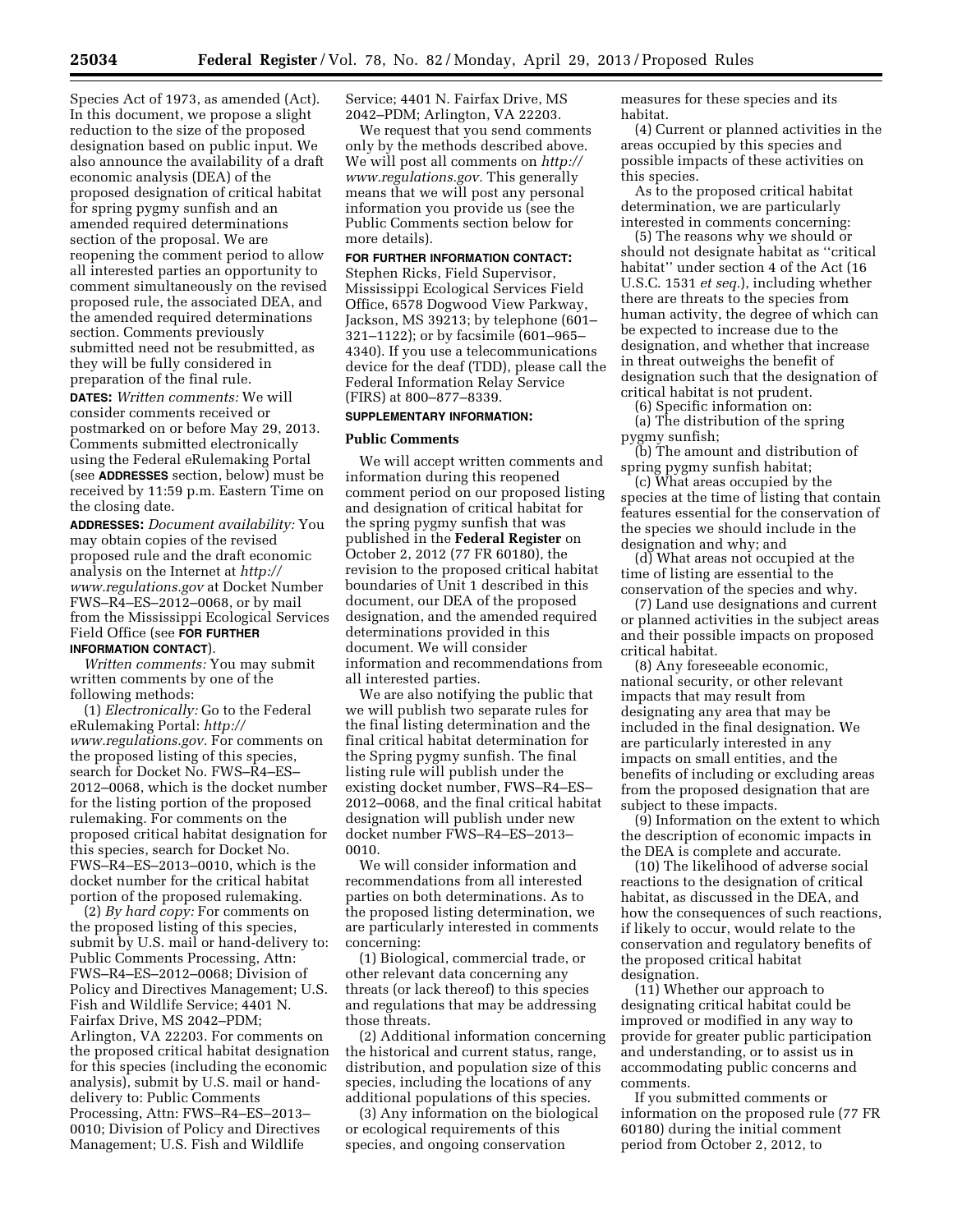December 3, 2012, please do not resubmit them. We will incorporate them into the public record as part of this comment period, and we will fully consider them in the preparation of our final determination.

You may submit your comments and materials concerning the proposed rule or DEA by one of the methods listed in the **ADDRESSES** section. We request that you send comments only by the methods described in the **ADDRESSES** section.

If you submit a comment via *[http://](http://www.regulations.gov)  [www.regulations.gov,](http://www.regulations.gov)* your entire comment—including any personal identifying information—will be posted on the Web site. We will post all hardcopy comments on *[http://](http://www.regulations.gov)  [www.regulations.gov](http://www.regulations.gov)* as well. If you submit a hardcopy comment that includes personal identifying information, you may request at the top of your document that we withhold this information from public review. However, we cannot guarantee that we will be able to do so.

Comments and materials we receive, as well as supporting documentation we used in preparing the proposed rule and DEA, will be available for public inspection on *[http://](http://www.regulations.gov) [www.regulations.gov](http://www.regulations.gov)* at Docket No. FWS–R4–ES–2012–0068 for the proposed listing, and at Docket No FWS–R4–ES–2013–0010 for the proposed critical habitat, or by appointment, during normal business hours, at the U.S. Fish and Wildlife Service, Mississippi Ecological Services Field Office (see **FOR FURTHER INFORMATION CONTACT**).

#### **Background**

It is our intent to discuss only those topics directly relevant to the designation of critical habitat for the spring pygmy sunfish in this document. For more information on previous Federal actions concerning the spring pygmy sunfish, or information regarding its biology, status, distribution, and habitat, refer to the proposed designation of critical habitat published in the **Federal Register** on October 2, 2012 (77 FR 60180), which is available online at *<http://www.regulations.gov>* (at Docket No. FWS–R4–ES–2012–0068) or from the Mississippi Ecological Services Field Office (see **FOR FURTHER INFORMATION CONTACT**).

## *Previous Federal Actions*

On October 2, 2012, we published a 12-month finding and a proposed rule to list the spring pygmy sunfish as threatened with critical habitat (77 FR 60180). We proposed to designate approximately 8 stream miles (mi) (12.9

kilometers (km)) and 1,617 acres (ac) (654.4 hectares (ha)) of spring pool and spring-influenced wetland in Limestone County, Alabama, for designation as critical habitat. We will submit for publication in the **Federal Register** a final listing decision and critical habitat designation for the sunfish on or before October 2, 2013. In 2012, Belle Mina Farms, the owner of Beaverdam Spring, Moss Spring, and the upper reach of Beaverdam Creek, in Limestone County, Alabama, and the Service entered into a candidate conservation agreement with assurances (CCAA) for a population of spring pygmy sunfish. We are currently negotiating additional CCAAs with other landowners in the Beaverdam Spring system.

#### *Critical Habitat*

Section 3 of the Act defines critical habitat as the specific areas within the geographical area occupied by a species, at the time it is listed in accordance with the Act, on which are found those physical or biological features essential to the conservation of the species and that may require special management considerations or protection, and specific areas outside the geographical area occupied by a species at the time it is listed, upon a determination that such areas are essential for the conservation of the species. If the proposed rule is made final, section 7 of the Act will prohibit destruction or adverse modification of critical habitat by any activity funded, authorized, or carried out by any Federal agency. Federal agencies proposing actions affecting critical habitat must consult with us on the effects of their proposed actions, under section 7(a)(2) of the Act.

#### **New Information and Changes From the Previously Proposed Critical Habitat**

The owner of property adjacent to the southwestern boundary of the proposed critical habitat contacted the Service by phone, and later through public comment, in regard to a boundary error in the proposed rule. In the proposed rule, we mistakenly included about 67.6 acres (27.3 ha) of his land as critical habitat, believing this land was part of Federal Government land within the Wheeler National Wildlife Refuge (Refuge). After being contacted by the landowner, we rechecked our records and verified land ownership with the Refuge. We have no records that this land was occupied historically by the species, and upon examination, we determined that it does not presently contain any of the primary constituent elements identified in the proposed rule. We therefore find that this land is

not essential to the conservation of the spring pygmy sunfish. After this 67.6 acre reduction, the total proposed critical habitat acreage is reduced from 1,617 ac to 1,549.4 ac (627.02 ha). The revised map of proposed critical habitat for Unit 1 is provided below in the Proposed Regulation Promulgation section of this document.

We are also providing an updated index map of the critical habitat to reflect the changes to Unit 1 described above, and an updated map of Unit 2 that uses a revised map legend. We are not proposing any changes to the proposed boundaries of Unit 2 in this document. The revised index map and map of Unit 2 are also provided below in the Proposed Regulation Promulgation section of this document.

## **Consideration of Impacts Under Section 4(b)(2) of the Act**

Section 4(b)(2) of the Act requires that we designate or revise critical habitat based upon the best scientific data available, after taking into consideration the economic impact, impact on national security, or any other relevant impact of specifying any particular area as critical habitat. We may exclude an area from critical habitat if we determine that the benefits of excluding the area outweigh the benefits of including the area as critical habitat, provided such exclusion will not result in the extinction of the species.

When considering the benefits of inclusion for an area, we consider the additional regulatory benefits that area would receive from the protection from adverse modification or destruction as a result of actions with a Federal nexus (activities conducted, funded, permitted, or authorized by Federal agencies), the educational benefits of mapping areas containing essential features that aid in the recovery of the listed species, and any benefits that may result from designation due to State or Federal laws that may apply to critical habitat.

When considering the benefits of exclusion, we consider, among other things, whether exclusion of a specific area is likely to result in conservation; the continuation, strengthening, or encouragement of partnerships; or implementation of a management plan. In the case of the spring pygmy sunfish, the benefits of critical habitat include public awareness of the presence of the species and the importance of habitat protection, and, where a Federal nexus exists, increased habitat protection for this species due to protection from adverse modification or destruction of critical habitat. In practice, situations with a Federal nexus exist primarily on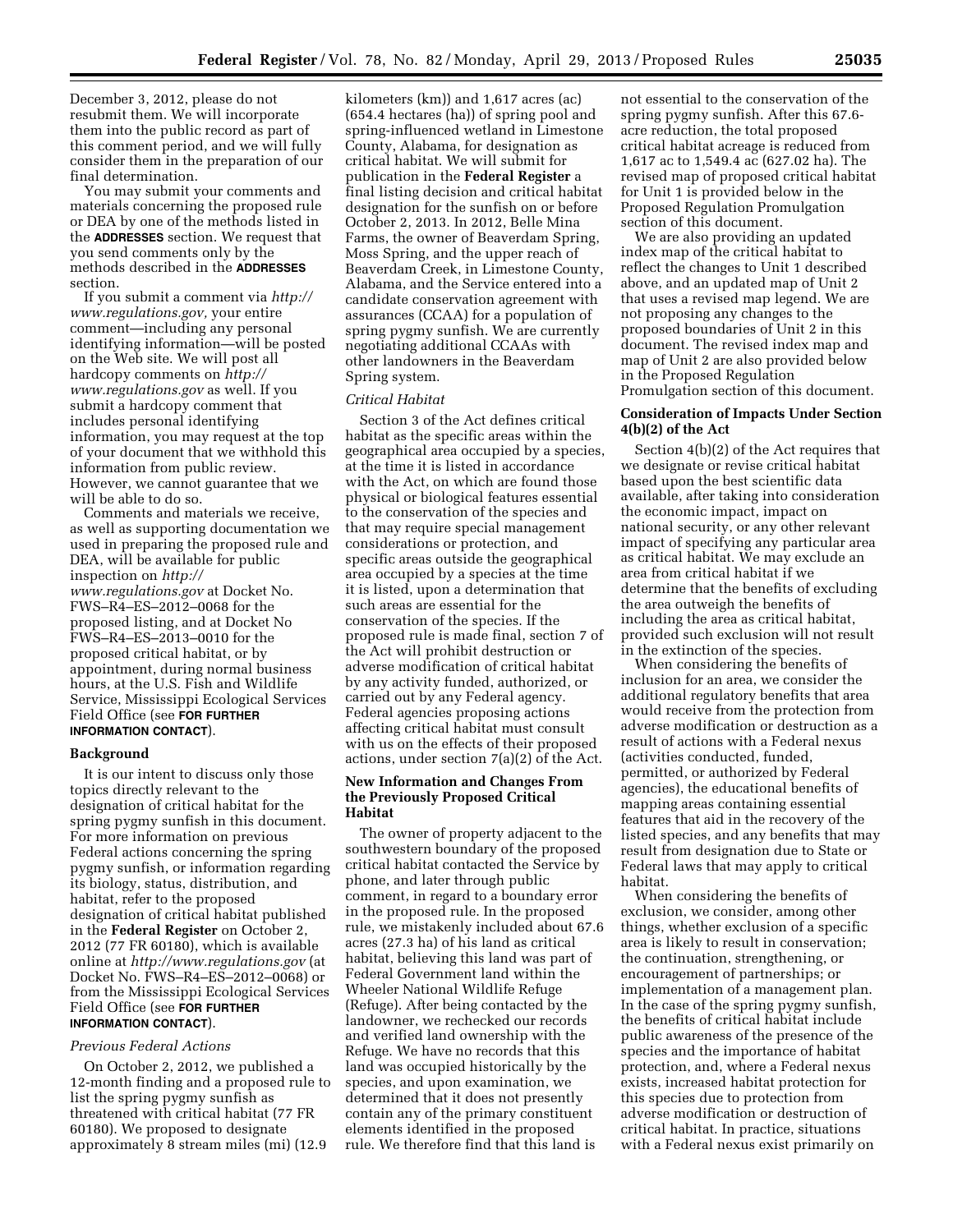Federal lands or for projects undertaken by Federal agencies.

We have not proposed to exclude any areas from critical habitat. However, the final decision on whether to exclude any areas will be based on the best scientific data available at the time of the final designation, including information obtained during the comment period and information about the economic impact of designation. Accordingly, we have prepared a draft economic analysis concerning the proposed critical habitat designation (DEA), which is available for review and comment (see **ADDRESSES**).

## *Draft Economic Analysis*

The purpose of the DEA is to identify and analyze the potential economic impacts associated with the proposed critical habitat designation for the spring pygmy sunfish. The DEA separates conservation measures into two distinct categories according to ''without critical habitat'' and ''with critical habitat'' scenarios. The ''without critical habitat'' scenario represents the baseline for the analysis, considering protections that would be otherwise afforded to the spring pygmy sunfish (e.g., if we list the species as threatened and under other Federal, State, and local regulations). The ''with critical habitat'' scenario describes the incremental impacts specifically due to designation of critical habitat for the species. In other words, these incremental conservation measures and associated economic impacts would not occur but for the designation. Conservation measures implemented under the baseline (without critical habitat) scenario are described qualitatively within the DEA, but economic impacts associated with these measures are not quantified. Economic impacts are only quantified for conservation measures implemented specifically due to the designation of critical habitat (i.e., incremental impacts). For a further description of the methods employed, see Section 1.4, ''Framework for the Analysis'' of the DEA.

The DEA provides estimated costs of the foreseeable potential economic impacts of the proposed critical habitat designation for the spring pygmy sunfish over the next 20 years, which was determined to be the appropriate period for analysis because limited planning information is available for most activities to forecast activity levels for projects beyond a 20-year timeframe. It identifies potential incremental costs as a result of the proposed critical habitat designation; these are those costs attributed to critical habitat over and

above those baseline costs attributed to listing.

The DEA quantifies economic impacts of spring pygmy sunfish conservation efforts associated with the following categories of activity: (1) Residential, commercial and industrial development; (2) transportation and utilities; (3) groundwater and surface water extraction; (4) silviculture, agriculture, and grazing; and (5) dredging, channelization, and impoundment. Employing a 7 percent discount rate, the DEA estimates that the total incremental cost of the designation will be \$150,000 over the next 20 years, or approximately \$13,000 annually. The DEA states that in both units, the incremental impacts of the critical habitat designation would be limited to additional administrative costs to the Service, Federal agencies, and private third parties. Most of these impacts (\$82,000) are associated with Unit 1 (Beaverdam Spring/Creek), with the remainder associated with Unit 2 (Pryor Spring/Branch). As Unit 1 is occupied by the sunfish, any conservation efforts the Service would recommend to avoid adverse modification of critical habitat would most likely be recommended to avoid jeopardy. Since Unit 2 is not occupied by the sunfish, impacts of any conservation efforts implemented for the benefit of the sunfish would be due solely to the designation of critical habitat. Transportation and utility activities are likely to be subject to the greatest incremental administrative impacts (forecast to be \$85,000); followed by development (\$49,000) and silviculture, agriculture, and grazing (\$18,000) (all estimates expressed as present values over 20 years, assuming a 7 percent discount rate). No incremental impacts are anticipated for dredging, impoundment, and channelization, as these activities have not occurred within the study area for the past 10 years, and are not forecast to occur in the future. Please refer to the DEA for a more detailed discussion of study results.

As we stated earlier, we are soliciting data and comments from the public on the DEA, as well as all aspects of the proposed rule and our amended required determinations.

#### **Required Determinations—Amended**

In our October 2, 2012, proposed rule (77 FR 60180), we indicated that we would defer our determination of compliance with several statutes and executive orders until the information concerning potential economic impacts of the designation and potential effects on landowners and stakeholders became

available in the DEA. We have now made use of the DEA data to make these determinations. In this document, we affirm the information in our proposed rule concerning Executive Orders (E.O.s) 12866 and 13563 (Regulatory Planning and Review), E.O. 12630 (Takings), E.O. 13132 (Federalism), E.O. 12988 (Civil Justice Reform), E.O. 13211 (Energy, Supply, Distribution, and Use), the Unfunded Mandates Reform Act (2 U.S.C. 1501 *et seq.*), the Paperwork Reduction Act of 1995 (44 U.S.C. 3501 *et seq.*), the National Environmental Policy Act (42 U.S.C. 4321 *et seq.*), and the President's memorandum of April 29, 1994, ''Government-to-Government Relations with Native American Tribal Governments'' (59 FR 22951). However, based on the DEA data, we are amending our required determination concerning the Regulatory Flexibility Act (5 U.S.C. 601 *et seq.*).

# *Regulatory Flexibility Act (5 U.S.C. 601 et seq.)*

Under the Regulatory Flexibility Act (RFA; 5 U.S.C. 601 *et seq.*), as amended by the Small Business Regulatory Enforcement Fairness Act of 1996 (SBREFA; 5 U.S.C. 801 *et seq.*), whenever an agency is required to publish a notice of rulemaking for any proposed or final rule, it must prepare and make available for public comment a regulatory flexibility analysis that describes the effects of the rule on small entities (i.e., small businesses, small organizations, and small government jurisdictions). However, no regulatory flexibility analysis is required if the head of the agency certifies the rule will not have a significant economic impact on a substantial number of small entities. The SBREFA amended the RFA to require Federal agencies to provide a certification statement of the factual basis for certifying that the rule will not have a significant economic impact on a substantial number of small entities. Based on our DEA of the proposed designation, we provide our analysis for determining whether the proposed rule would result in a significant economic impact on a substantial number of small entities. Based on comments we receive, we may revise this determination as part of our final rulemaking.

According to the Small Business Administration, small entities include small organizations such as independent nonprofit organizations; small governmental jurisdictions, including school boards and city and town governments that serve fewer than 50,000 residents; and small businesses (13 CFR 121.201). Small businesses include manufacturing and mining concerns with fewer than 500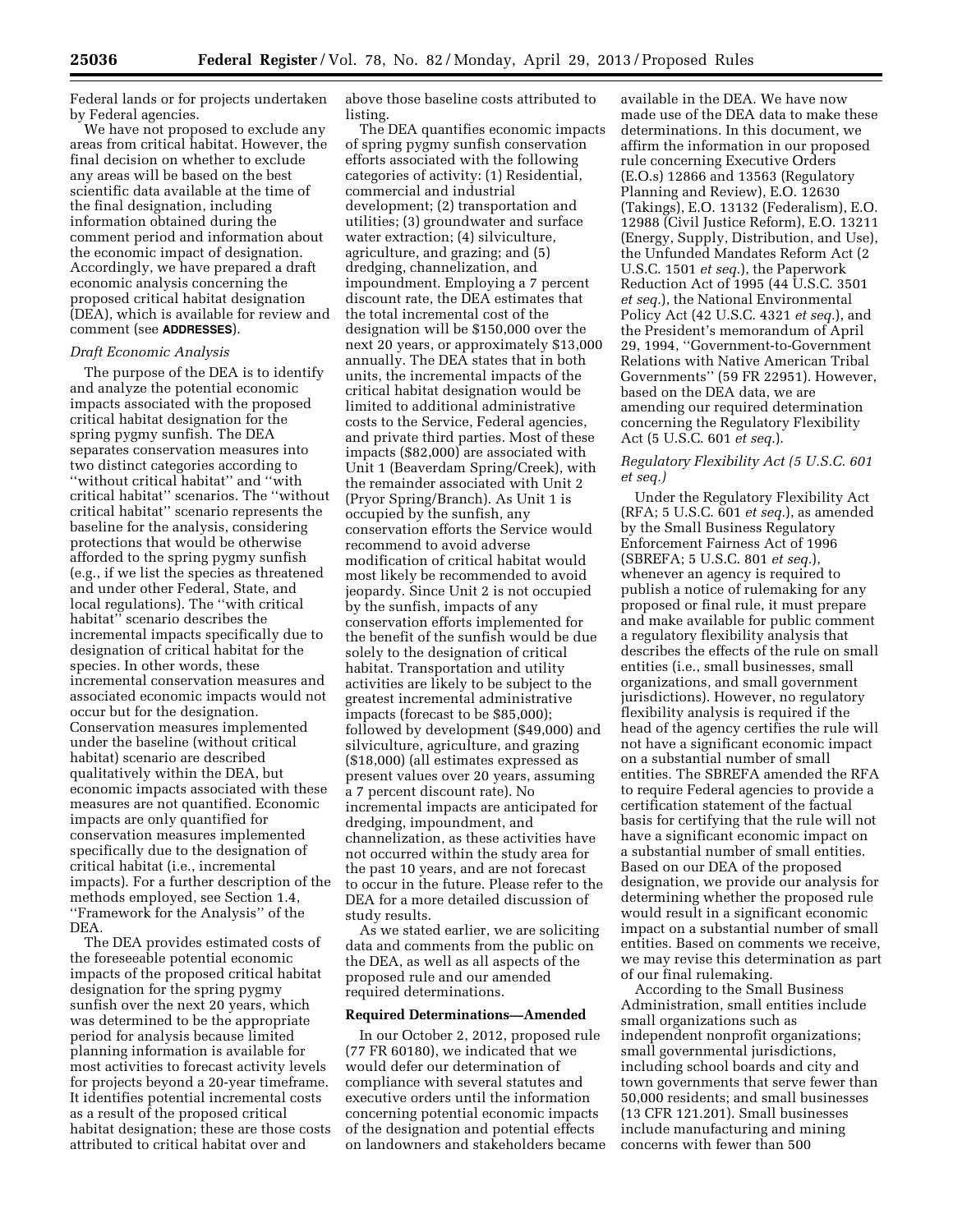employees, wholesale trade entities with fewer than 100 employees, retail and service businesses with less than \$5 million in annual sales, general and heavy construction businesses with less than \$27.5 million in annual business, special trade contractors doing less than \$11.5 million in annual business, and agricultural businesses with annual sales less than \$750,000. To determine if potential economic impacts to these small entities are significant, we considered the types of activities that might trigger regulatory impacts under this designation as well as types of project modifications that may result. In general, the term ''significant economic impact'' is meant to apply to a typical small business firm's business operations.

To determine if the proposed designation of critical habitat for the spring pygmy sunfish would affect a substantial number of small entities, we considered the number of small entities affected within particular types of economic activities, such as agricultural producers. In order to determine whether it is appropriate for our agency to certify that this proposed rule would not have a significant economic impact on a substantial number of small entities, we considered each industry or category individually. In estimating the numbers of small entities potentially affected, we also considered whether their activities have any Federal involvement. Critical habitat designation will not affect activities that do not have any Federal involvement; designation of critical habitat only affects activities conducted, funded, permitted, or authorized by Federal agencies. If we finalize the proposed listing for this species, in areas where the spring pygmy sunfish is present, Federal agencies would be required to consult with us under section 7 of the Act on activities they fund, permit, or implement that may affect the species. If we finalize this proposed critical habitat designation, consultations to avoid the destruction or adverse modification of critical habitat would be incorporated into the existing consultation process.

In the DEA, we evaluated the potential economic effects on small entities resulting from implementation of conservation actions related to the proposed designation of critical habitat for the spring pygmy sunfish. The only costs expected to be borne by third parties as a result of the proposed rule are portions of the total cost of each

section 7 consultation action forecast for development activities. The DEA concludes that the proportion of small entities that may be affected is approximately 0.6 percent (one entity per year), and that the average cost incurred by each entity being affected is approximately 0.01 percent of estimated annual revenues. Please refer to the DEA of the proposed critical habitat designation for a more detailed discussion of potential economic impacts.

The Service's current understanding of recent case law is that Federal agencies are only required to evaluate the potential impacts of rulemaking on those entities directly regulated by the rulemaking; therefore, they are not required to evaluate the potential impacts to those entities not directly regulated. The designation of critical habitat for an endangered or threatened species only has a regulatory effect where a Federal action agency is involved in a particular action that may affect the designated critical habitat. Under these circumstances, only the Federal action agency is directly regulated by the designation, and, therefore, consistent with the Service's current interpretation of RFA and recent case law, the Service may limit its evaluation of the potential impacts to those identified for Federal action agencies. Under this interpretation, there is no requirement under the RFA to evaluate the potential impacts to entities not directly regulated, such as small businesses. However, Executive Orders 12866 and 13563 direct Federal agencies to assess costs and benefits of available regulatory alternatives in quantitative (to the extent feasible) and qualitative terms. Consequently, it is the current practice of the Service to assess to the extent practicable these potential impacts, if sufficient data are available, whether or not this analysis is believed by the Service to be strictly required by the RFA. In other words, while the effects analysis required under the RFA is limited to entities directly regulated by the rulemaking, the effects analysis under the Act, consistent with the E.O. regulatory analysis requirements, can take into consideration impacts to both directly and indirectly impacted entities, where practicable and reasonable.

In summary, we have considered whether the proposed designation would result in a significant economic impact on a substantial number of small entities. Information for this analysis

was gathered from the Small Business Administration, stakeholders, and the Service. We have estimated that approximately one entity per year may be impacted by the proposed critical habitat designation, at a cost of an estimated \$510 per entity. These cost estimates are based on administrative costs associated with the proposed designation. For the above reasons and based on currently available information, we certify that, if promulgated, the proposed critical habitat designation would not have a significant economic impact on a substantial number of small business entities. Therefore, an initial regulatory flexibility analysis is not required.

#### **Authors**

The primary authors of this notice are the staff members of the Mississippi Ecological Services Field Office, Southeast Region, U.S. Fish and Wildlife Service.

## **List of Subjects in 50 CFR Part 17**

Endangered and threatened species, Exports, Imports, Reporting and recordkeeping requirements, Transportation.

#### **Proposed Regulation Promulgation**

Accordingly, we propose to further amend part 17, subchapter B of chapter I, title 50 of the Code of Federal Regulations, which was proposed to be amended at 77 FR 60180, October 2, 2012, as follows:

# **PART 17—ENDANGERED AND THREATENED WILDLIFE AND PLANTS**

■ 1. The authority citation for part 17 continues to read as follows:

**Authority:** 16 U.S.C. 1361–1407; 16 U.S.C. 1531–1544; 16 U.S.C. 4201–4245; Pub. L. 99– 625, 100 Stat. 3500; unless otherwise noted.

■ 2. In § 17.95(e), in the proposed entry for ''Spring Pygmy Sunfish (*Elassoma alabamae*),'' revise paragraphs (e)(5),  $(e)(6)$ , and  $(e)(7)(ii)$  to read as follows:

# **§ 17.95 Critical habitat—fish and wildlife.**

- \* \* \* \* \* (e) *Fishes.*
- \* \* \* \* \*

Spring Pygmy Sunfish *(Elassoma alabamae*)

\* \* \* \* \*

(5) Index map of critical habitat for the spring pygmy sunfish follows: **BILLING CODE 4310–55–P**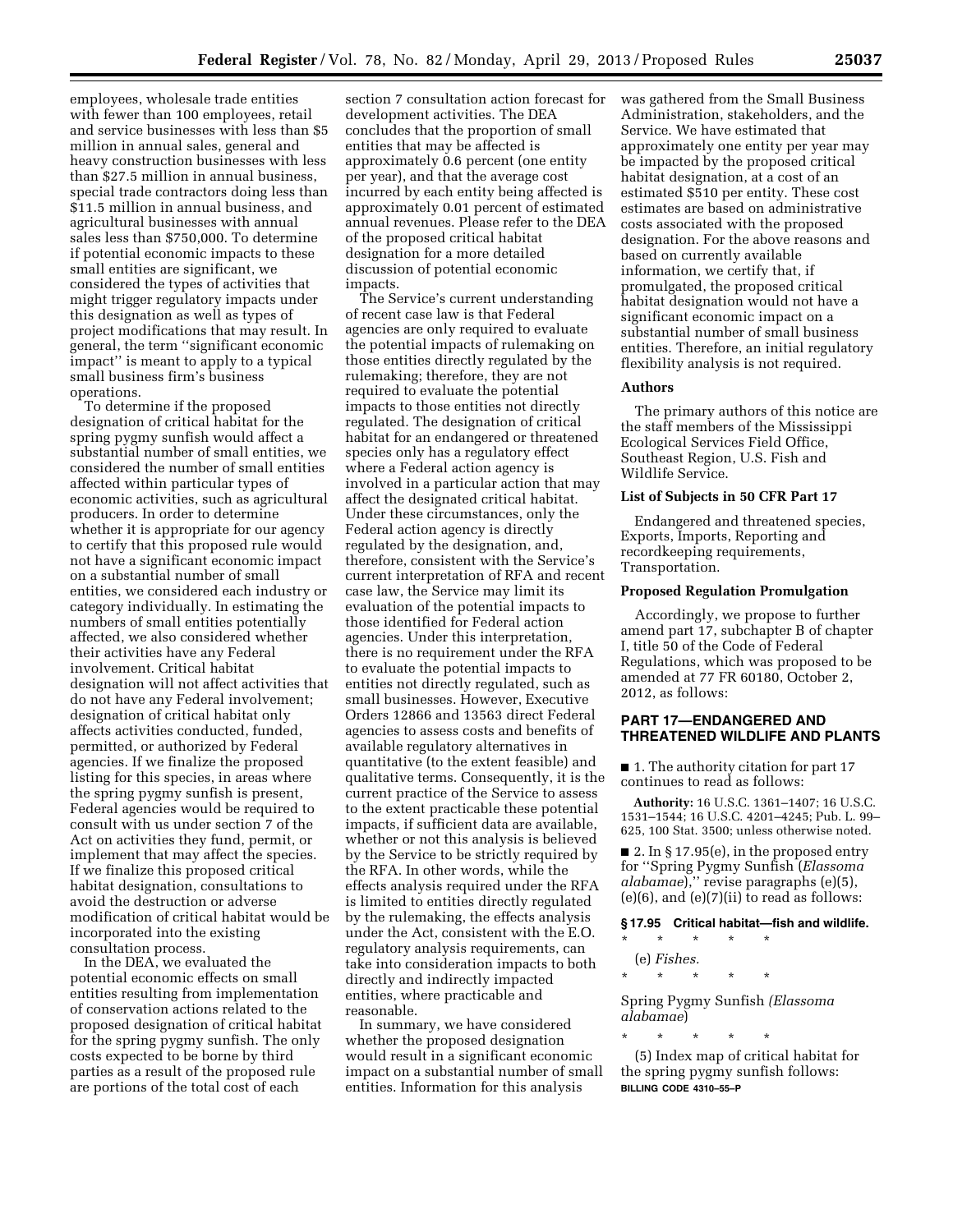

(6) Unit 1: Beaverdam Spring/Creek, Limestone County, Alabama. (i) *General Description:* Unit 1 includes a total of 9.5 km (5.9 mi) of

Beaverdam Spring/Creek, northeast of

Greenbrier, Alabama, from the spring head, 5.6 km (3.5 mi) north of Interstate 565 (Lat. 34.703162, Long. - 86.82899) to 3.9 km (2.4 mi) south of Interstate 565 (Lat. 34.625896, Long.  $-86.82505$ ). Unit

1 encompasses Moss, Horton, and Thorsen springs. This includes a total of 553.2 hectares (1,367 acres).

(ii) Map of Unit 1 follows: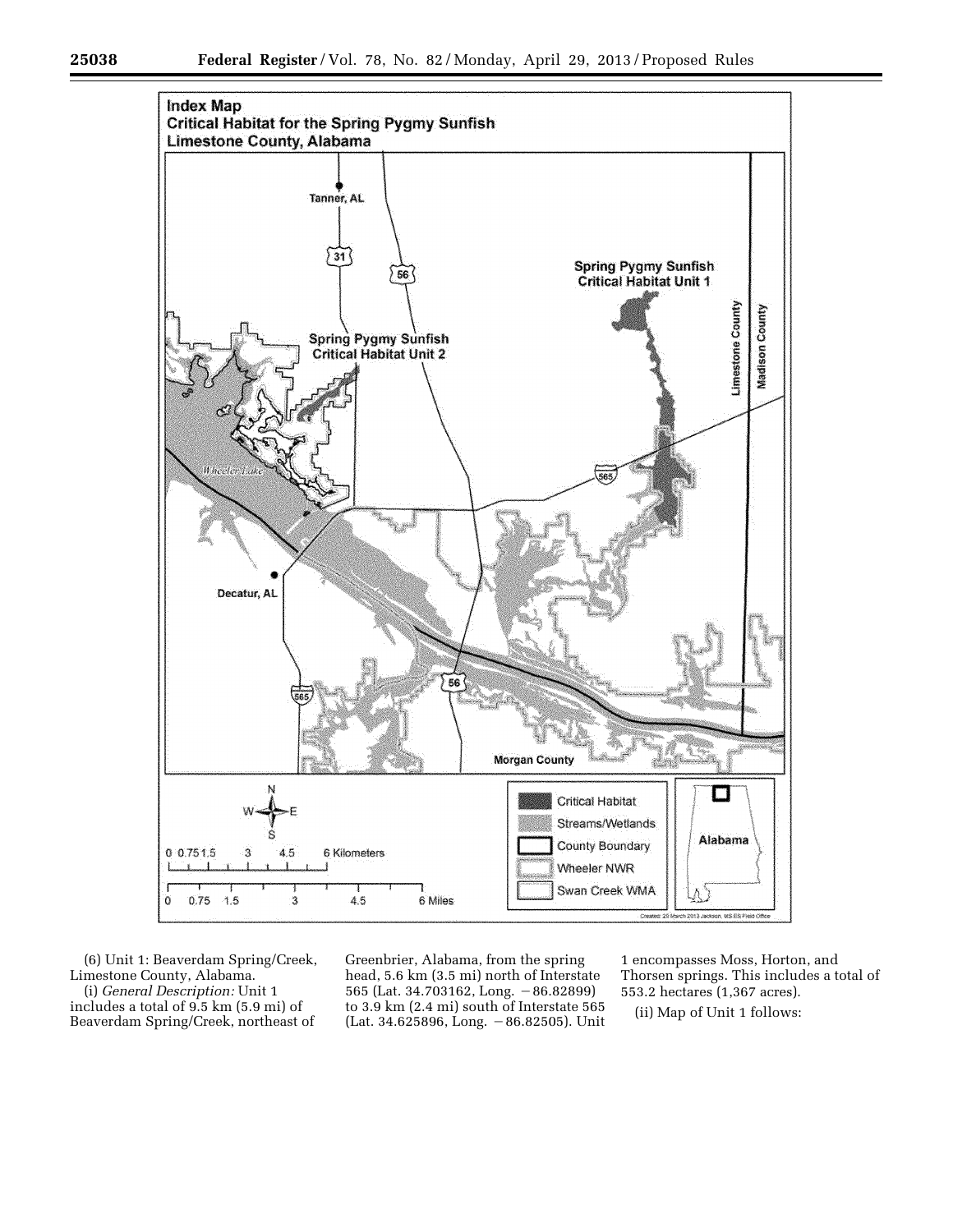





e.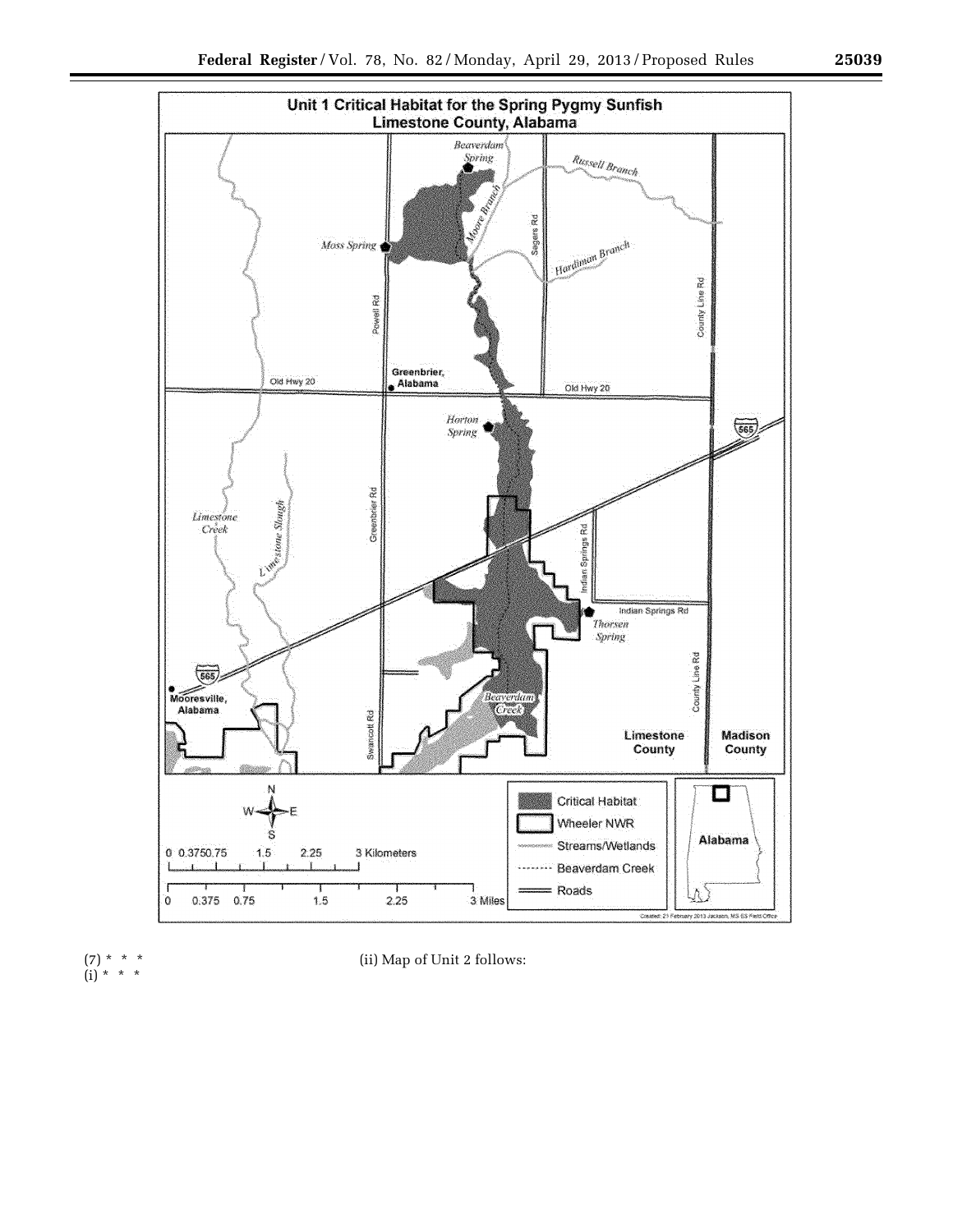۳